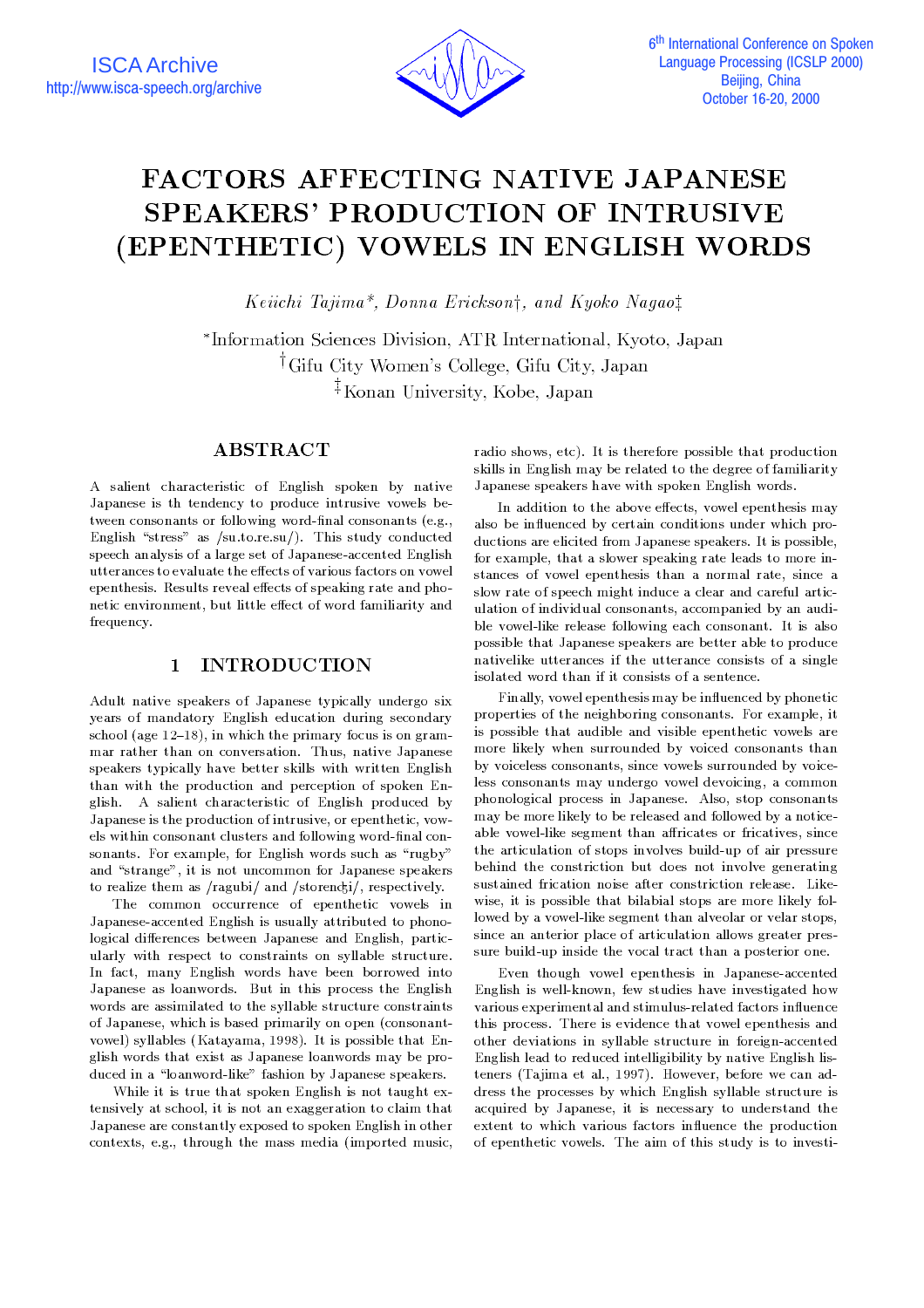gate vowel epenthesis in Japanese-accented English on the basis of speech analysis, and to evaluate the effect of the following factors: speaking condition, word familiarity and frequency, and phonetic environment.

#### 2 METHODS

#### 2.1 Database Collection

A list of 90 English words were compiled. The words were selected such that the word set as a whole contained representative consonant clusters of English. Consonant clusters were classied according to word position, number of consonants in the cluster, as well as voicing, manner, and place of each consonant.

Some of the words existed in Japanese as loanwords, written using katakana script (e.g., basketball, platform). Others were expected to be English words that Japanese students encounter during secondary-school English education (e.g., children, explain). Other words were expected to be unfamiliar English words (e.g., glimpsed, thrive).

Participants were 26 monolingual native Japanese students from Doshisha University, Kyoto, Japan (15 females and 11 males, between 18 and 21 years of age). Most subjects spoke the Kansai dialect of Japanese. The subjects have received six years of English education in secondary school, in which the primary focus is on grammar rather than on conversation. None of the subjects had experience living in an English-speaking community. In addition, a control group of 6 native American/Canadian English speakers also participated (3 females, 3 males, between 22 and 42 years of age). They were visiting researchers at ATR Laboratories, Kyoto, Japan. Their length of residency in Japan ranged from one to five years.

The recordings took place in an anechoic chamber at ATR Laboratories. During each subjects' recording, (s)he another. was given a randomized list of the words to be produced. For each item, subjects heard the item produced by a male native American English speaker; this ensured that the subjects knew the pronunciation of each word. Subjects read through the 90 words in isolation at two speaking 3.1 rates, normal and slow. In addition, 30 of the 90 words were embedded in the carrier sentence  $\mathbb{I}$  say  $\mathbb{I}$  in the list", and were read at a normal rate. The order of the three speaking conditions was counterbalanced across sub jects. The utterances were recorded onto a DAT, and later saved as audio files at 22050-Hz sampling rate.

Speaking rate difference between the slow and normal conditions was estimated by measuring word duration in tokens of ten test words selected at random. On average, word duration was  $25.8\%$  longer (SD = 24.3) in the slowrate condition than in the normal-rate condition.

#### 2.2 Speech Analysis

Judgment concerning the presence vs. absence of epenthetic vowels in the utterances was obtained separately from three trained phoneticians (the authors of this paper). One of them is a native English speaker, one is a native Japanese speaker, and one is a bilingual in both

languages. All received a graduate degree in Linguistics in the United States.

For each utterance, a waveform, spectrogram, fundamental frequency contour, amplitude envelope, and probability of voicing profile were displayed using ESPS and waves+. The general criterion for marking an epenthetic vowel was that it had to be both audible and visible on the waveform or spectrogram. Care was taken to ensure that epenthetic vowels were clearly visible, by enforcing such specific criteria as the following: (1) Clear vowel-like formant structure must be visible on the spectrogram, particularly the first formant. (2) The waveform must show periodicity from phonation. (3) Very short epenthetic vowels must contain at least two pitch periods. (4) Epenthetic vowels that are adjacent to another consonant with formant structure (e.g., a nasal or liquid) must show evidence that identifies them as vowels (e.g., presence of a noticeable change in amplitude or a rapid formant transition).

The judges were instructed to put a label on any "extra" vowel that was not a proper part of the word, which met the criteria above, including vowels appearing within consonant clusters and vowels following word-final consonants.

The Japanese speakers' utterances presented many "borderline" cases in which the presence vs. absence of an epenthetic vowel was not clear-cut even after careful inspection. Out of 17978 possible positions in the speakers' utterances in which an epenthetic vowel could potentially occur (i.e., between every pair of adjacent consonants and following word-final consonants), the three judges agreed on 90.2% of the judgments. That is, for 90.2% of the time, all judges agreed that an epenthetic vowel was present in a given position or that it was absent. For the remaining 9.8%, the judges gave mixed responses. Therefore, the three judges were generally in good agreement with one

#### 3 RESULTS

#### Effect of Speaking Condition

We first examine how vowel epenthesis in Japaneseaccented English is in
uenced by the speaking condition. The rate of occurrence of epenthetic vowels was calculated for 30 test words that were produced in all three speaking conditions. Percentage of tokens that contained an epenthetic vowel within consonant clusters was calculated for each judge. Epenthetic vowels produced word-finally were not included, since they are difficult to detect adjacent to the carrier phrase in the embedded condition. Mean rate of occurrence of epenthetic vowels (and standard deviations across the three judges) are shown in Table 1 for the three conditions and for the English and Japanese speakers.

The table indicates that compared to the normal-rate condition, vowel epenthesis is more frequent in the slowrate condition, but not much more frequent in the embedded condition. Thus, while speaking slowly induced speakers to produce intrusive vowels within consonant clusters,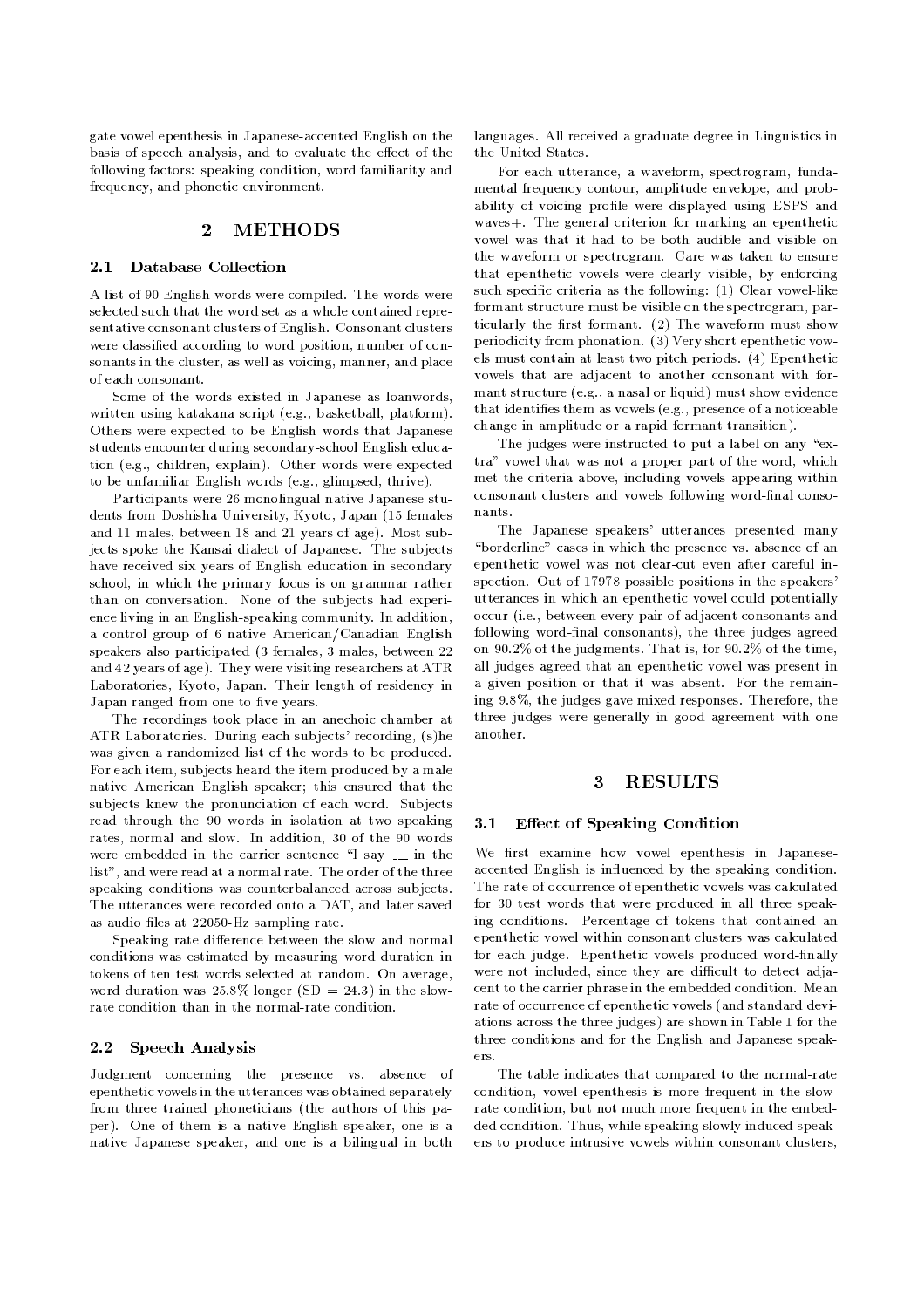produced under the three speaking conditions. Means (and standard deviations) across the three judges are shown. standard deviations) across the three judges are shoproduced under the three speaking conditions. Means (andTable 1: Table 1:Rate of occurrence of epenthetic vowels in words Rate of occurrence of epenthetic vowels in words

| Embedded/Normal | Isolated/Slow | Isolated /Normal | <b><i>Condition</i></b> |
|-----------------|---------------|------------------|-------------------------|
|                 |               | نه<br>ت          |                         |
|                 | $\frac{8}{8}$ | $\frac{3}{3}$    | iglisi                  |
| 22.5            | 28.2          | 21.5             |                         |
| $\ddot{\cdot}$  | †<br>Ö        | ن<br>رخ          | sanese                  |

versied word in isolation words in its in its in its in its in its in its in its in its in its in its in its i vowel epenthesis producing words in isolation did not lead to fewer cases of owel epenthesis.

## $\infty$ 3.2.<br>ما Effect of Word Familiarity and Frequency Eect of Word Familiarity and Frequency and Frequency and Frequency and Frequency and Frequency and Frequency and Frequency and Frequency and Frequency and Frequency and Frequency and Frequency and Frequency and Frequency a

scale or the spoken forms of the words. structions to rate their familiarity with the written forms structions to rate their familiarity with the written formsthrough headphones. Subjects were not given specific inthrough headphones. Substitute in the contract were not given specific inmale native speaker's production of the word was presented male native speaker's production of the word was presentedword was shown visually on the computer screen; also, a wscale from 1 (very unfamiliar) to 7 (very familiar). Eachto which they were familiar with each English word on a to which they were familiar with each English with each English word on a familiar with each English word on a<br>English word on a familiar with each English word on a familiar with each English word on a familiar word on a 26 speakers in the database) were asked to rate the degree 26 speakers in the database) were asked to rate the degree $24$  and  $31$  years of age, all of whom were different from the  $24$  and  $31$  years of all of whom were diependent from the whom were diependent from the whom were diependent from the  $\alpha$ six native Japanese speakers (4 females, six native Japanese speakers (4 females, 2 males, betweenion, with fewer instances of vowel epenthesis. To test this, ion, with fewer instances of vowel epenthesis. To test this,them to produce the words in a relatively nativelike fashthem to produce the words in a relatively nativelike fashnative-speaker pronunciation native and the second second to the contract of the contract of the contract of the contract of the contract of the contract of the contract of the contract of the contract of the contract of the contract of the contract o Ħ It is possible that Japanese speakers' familiarity withord was shown visually on the computer screen; also, ais possible that Japanese from 1 (very unfamiliar) to 7 (very familiar). Each e-speaker pronunciation of English words enables $\overline{0}$ speakers' familiarity English 2 males, words between enables uith .

 $cm<sub>1</sub>$ unfamiliar [Pearson's  $r =$ unfamiliar [Pearson'shave fewer instances of vowel epenthesis than those judgedcant tendency for words that were judged to be familiar toplot than other regions. plot than other regions.densely distributed near the lower right-hand corner of the densely distributed near the loacross the judges. across the judges. The judges. The judges that points are more shows that points are more shows that points are more more shows that points are more shows that points are more shows that points are more shows that points a epenthetic vowel was computed for each word, averaged epenthetic voconditions. conditions. The percentage of tokens that contained anbased on tokens in the isolated/normal and isolated/slow based on tokens in the isolated/normal and isolated/slowels tor the word on the y-axis. on the  $x$ -axis, and the rate of occurrence of epenthetic vowhave fewer instances of vowel epenthesis than those judged  $\ldots$ Figure 1 plots the mean familiarity rating for each word In addition to degree of familiarity, the existence ofFigure 1 plots the mean familiarity rating for each wordtendency for words that were judged to be familiar to  $x_1$  and the rate of occurrence of  $x_1$ The percentage of tokens that contained an wel was computed for each word, and word, and word, and word, and word, and word, and word, and word, and word, and word, and word, and word, and word, and word, and word, and word, and word, and word, and word, and word, The figure shows that points are more r y-axis. The latter was calculatedThere was a slight but signifi- $-0.29; t(88) =$  0.29; There was a slight but signi wer right-hand corner of theThe latter was calculated  $\overline{a}$  $-2.65;$  2.65; $p = .006$ . p= .006].

not  $=$   $\overline{a}$  $\overline{a}$ not found as loanwords (N = 23), the mean was 30.7%vowels was 20.4% (SD = vowels was 20.4% (SD  $=$  13.1). Among words that were that we recovered that we recovered that we recovered that we recovered that we recovered the contribution of  $\sim$ words words  $(N=34)$ , mean rate of occurrence of epertuality corpus of 14 years of Japan's Asahi newspaper articles. corpus of 14 ydatabase (Amano and Kondo, 2000), which contains a text database (Amano and Kondo, 2000), which contains a textg by searching in the NTT Lexical Properties of JapaneseJapanese loanwtense tense or plural morphemes), and determined whether a words which contained no in
ectional suxes (e.g., pastvowel epenthesis. vowel epenthesis. To test this, we took 58 of the 90 test $\mathbf{f}^{\text{max}}_{\text{max}}$  fashion, resulting in more instances of more instances of more instances of more instances of more instances of  $\mathbf{f}^{\text{max}}_{\text{max}}$ have led Japanese speakers to produce the words in aJapanese loanwords for some of the English words may $[t(55) = 2.11; p = .039]$ . Thus, the results suggest a trend Among the words that appeared in the database as Japanese loanword existed for each word. This was done words which contained no inflectional suffixes  $(e.g.,$ "loanword-like" fashion, resulting have led Japanese ords (N = 34), mean rate of occurrence of epentheticsearching in the NTT Lexical Properties of Japanese found as loanwords  $(N = 23)$ , the mean was 30.7%<br>  $0 = 14.8$ ). The difference was marginally significant In addition to degree of familiarity, the existence of or plural morphemes), and determined whether a  $\mathbf{z}$ loanwords for some of the English  $\overline{\mathbf{u}}$ Japanese speakers to produce  $34$ ), mean rate of occurrence of epenthetic<br> $34$ ), mean rate of occurrence of epenthetic ears of Japan's Asahi newspaper articles.The dierence was made was made was made was made was made was made was made was made was made was made was a s<br>The discovered was made was made was made was made was made was made was made was made was made was well as the To test this, we took 58 of the 90 test 13.1). Among words that were in more instances of the words in a words -ueoj , past keu

[t]<br>.<br>.

p

= .039]. Thus, the results suggest a trend suggest a trend suggest a trend suggest a trend suggest a trend suggest a trend suggest a trend suggest a trend suggest a trend suggest a trend suggest a trend suggest a trend sug

ence of morpheme boundaries in some of the clusters in



Figure 1: Rate of occurrence of epenthetic vowels in each familiarity with the word. word as a function of native Japanese speakers' subjective familiarity with the word.word as a function of native Japanese speakers' sub jectiveFigure 1:Rate of occurrence of epenthetic vowels in each

in the opposite direction; vowel epenthesis was on average was on average was on average was on average was on average was on average was o Japanese than in words that did.

and rate of occurrence of epenthetic vowels for each word words, we further obtained frequency counts from the same database. Frequency ranged from  $1$  (e.g., "chapter", "phodatabase.  $[Pearson's r =$ [Pearson'sand rate of occurrence of epenthetic vowels for each wordsignicant correlation was found betwtograph (e.g.,  $\frac{1}{2}$  ) to greater than 2000 (e.g.,  $\frac{1}{2}$  ). Note that  $\frac{1}{2}$  (e.g.,  $\frac{1}{2}$  ). Note that  $\frac{1}{2}$ database. Frequency ranged from 1 (e.g., \chapter", \phowords, we further obtained frequency counts from the same From the words that did exist as Japanese loan r $-0.20; t(35) =$  0.20; $\overline{a}$  $-1.22;$  1.22; $p = 0.23$ een log(frequency) = 0.23]. $\alpha_{\rm M}$  ,  $\alpha_{\rm M}$  ,  $\alpha_{\rm M}$ 

or the spoken forms of the words.

epenthetic vowels. use are not good predictors of the rate of occurrence of the presence of Japanese loanwords or their frequency of for high-familiarity words to exhibit fewer instances of use are not good predictors of the rate of occurrence ofthe presence of Japanese loanwords or the presence of Japanese loanwords or the their frequency of  $\frac{1}{2}$ epenthetic vofor high-familiarity words to exhibit fewer instances ofAltogether, the results suggest a Altogether, the results suggest a moderate tendency<sup>2</sup> wels than low-familiarity words. However, moderate tendency However,

# ده<br>ده 3.3Effect of Neighboring Consonants Eect of Neighboring Consonants

epenthetic vo

 $enc$ row, then taking the mean across the three of epenthetic first computing for each judge the mean rate of occurrence consonant clusters varying in consonant voicing, manner,<br>and place ("grapes" /ps/, "accept" /pt/, "magnets" /ts/,<br>"six" /ks/, "looked" /kt/, "cubes" /pt/, "fascribed" /bd/,<br>"adds" /dz/, "legs" /gz/, "bragged" /gd/). In Ta  $\mathcal{E}PP^{\mathbf{e}_{\mathfrak{y}}}$ compare the rate of occurrence of epenthetic vowels among nantal properties. The value in each cell was calculated by We now examine the degree to which vowel epenthesis the judges. For the present purpose, we ignore the pres vrow, then taking the mean across the mean across the three judges. The three judges. The three judges. The three judges. The three judges. The three judges. The three judges. The three judges. The three judges. The three j of epenthetic vorst computing for each judge the mean rate of occurrencenantal properties. The v $(c)$ , the clusters are organized according to different conso- $\alpha$ , the clusters are organized according to dierent conso-dimensional to dierent conso-dimensional to dierent conso-dimensional to dimensional to dimensional to dimensional to dimensional to dimensional to dimensional t  $\mathcal{L}$ dds" /dz/, "legs" /gz/, "bragged" /gd/). In Table 2(a)  $\langle k, \rho \rangle$  /ks/,  $\langle \text{NLO}$  /kt/,  $\langle \text{Cul} \rangle$  /bz/,  $\langle \text{Cul} \rangle$  /bz/,  $\langle \text{Cul} \rangle$  /bd/,  $\langle \text{Cul} \rangle$ and place ("grapes" /ps/, "accept" /pt/, "magnets" /ts/, 10 words in the database compare the rate of occurrence of epenthetic vowels amongthe neighboring consonants. TJapanese-accented English is influenced by properties of Japanese-accented English is in
uenced by properties ofWe now examine the degree to which vowel epenthesis inalues in parentheses show the standard deviation acrossof morpheme boundaries in some of the clusters in vowels across all the clusters in the given wels across all the clusters in the givenarying in consonant voicing, manner,alue in each cell was calculated bywhich contained word-final 2o evaluate these factors, wejudges. -ug  $\mathbf{E}^{\prime}$